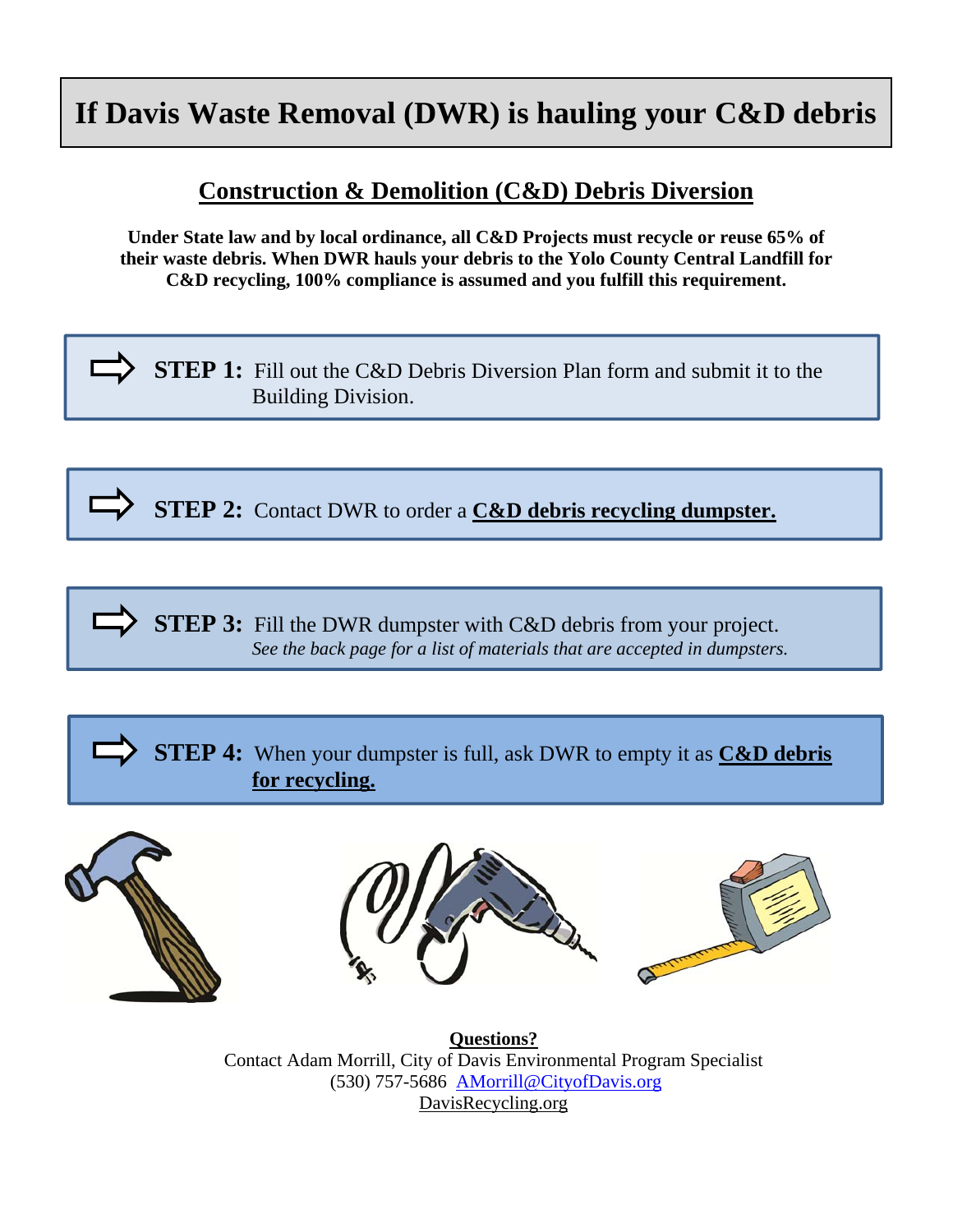| <b>DWR DUMPSTERS</b>                                         | <b>MATERIALS ACCEPTED</b>                                                                                                                                                                                                                                                                                                                                                                                                                                                                                           |  |
|--------------------------------------------------------------|---------------------------------------------------------------------------------------------------------------------------------------------------------------------------------------------------------------------------------------------------------------------------------------------------------------------------------------------------------------------------------------------------------------------------------------------------------------------------------------------------------------------|--|
| <b>Trash</b>                                                 | Mixed trash, carpet, roofing tiles wood/comp roof shingles, PVC pipe $\&$<br>Styrofoam.                                                                                                                                                                                                                                                                                                                                                                                                                             |  |
| <b>Mixed Construction</b><br>and Demolition<br><b>Debris</b> | <b>CARDBOARD</b><br><b>CARPET PADDING</b><br><b>DRYWALL:</b> gypsum/wall board<br><b>INERTS:</b> concrete, asphalt, bricks, dirt, soil, gravel, porcelain sinks, toilets<br>(no more than 10% inerts by volume of the total dumpster content)<br><b>METALS:</b> scrap metals, steel, aluminum, copper<br><b>PLASTICS:</b> plastics coded #1, 2, 4, 5 and 7<br>WOOD: lumber & painted wood, branches & green waste, pallets<br>NOT ACCEPTED: carpet, roofing tiles, wood/comp roof shingles, PVC<br>pipe & Styrofoam |  |
| <b>Dirt/Mix Concrete</b>                                     | Clean soil, clean gravel, clean asphalt grindings, workable hot asphalt<br>(clean soil mixed with clean gravel acceptable), mixtures of gravel, asphalt,<br>concrete, soil (with rebar, with heavy wire, with maximum of 25% soil)                                                                                                                                                                                                                                                                                  |  |
| <b>Clean Concrete Only</b>                                   | Mixtures of gravel, asphalt, concrete (no wire mesh, no rebar, no soil, no<br>nails or reinforcements)                                                                                                                                                                                                                                                                                                                                                                                                              |  |
| <b>Clean Wood Only</b>                                       | Lumber, pallets, crating, fencing, trim blocks, plywood, particleboard,<br>decking and other clean wood products                                                                                                                                                                                                                                                                                                                                                                                                    |  |



## **Tips to reduce landfill charges**

- 1. Order 10-yard container for dirt or concrete. Mixed loads of dirt and concrete are accepted at reduced rate. Clean dirt and concrete material can be dumped at reduced tipping fee.
- 2. Segregate wood waste and place in wood-only box. Rate for clean wood waste is lower than regular rate.
- 3. Don't throw away clean, empty cardboard boxes. Stack on job site and call DWR for free pick-up.